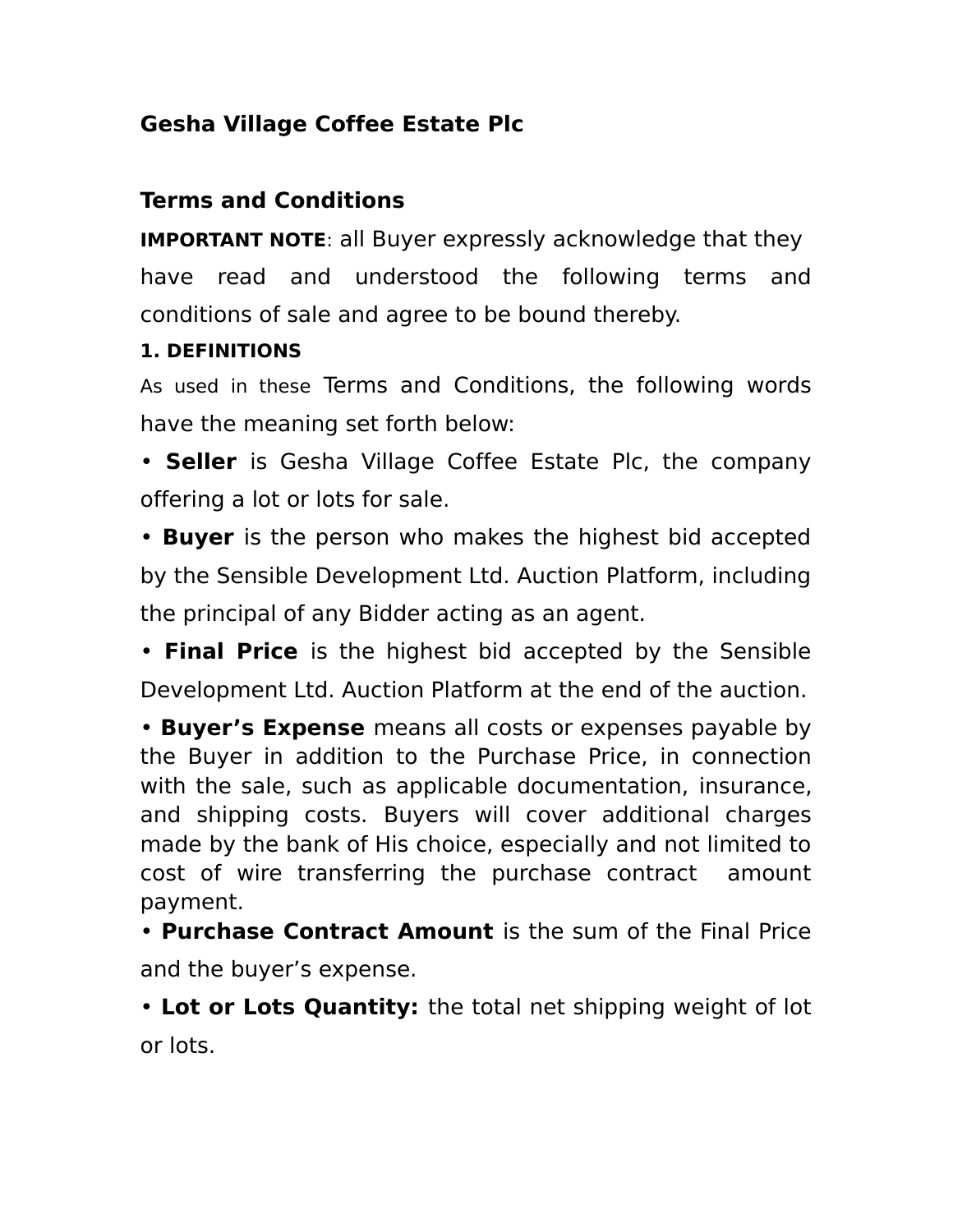## **2. SALE TERMS**

• The buyer is providing the purchase contract to seller.

• The buyer of the auction lot will be purchasing the entire auction lot (120 kg or 90 kg)

• Purchases are to be paid in full by wire transfer within one week after the Purchase agreement is signed.

• Coffee will not be shipped until the total purchase Contract amount has been paid in full.

• Purchases must be removed from the site in a period no longer than 30 days after the end of the auction.

• Shipping shall be at the expense, liability, and risk of the purchaser. Purchases will be shipped only when the total purchase Contract amount payment (including applicable shipping, insurance, and documentation fees) are received by the seller

• No claims will be allowed after goods are removed from seller premises.

• The buyer arranges his own shipping; the buyer is subject to pay documentation fees in addition to the lot price.

• The buyer is responsible for providing the correct shipping information in written form. Once an invoice is paid, the buyer cannot make any changes to the shipping information.